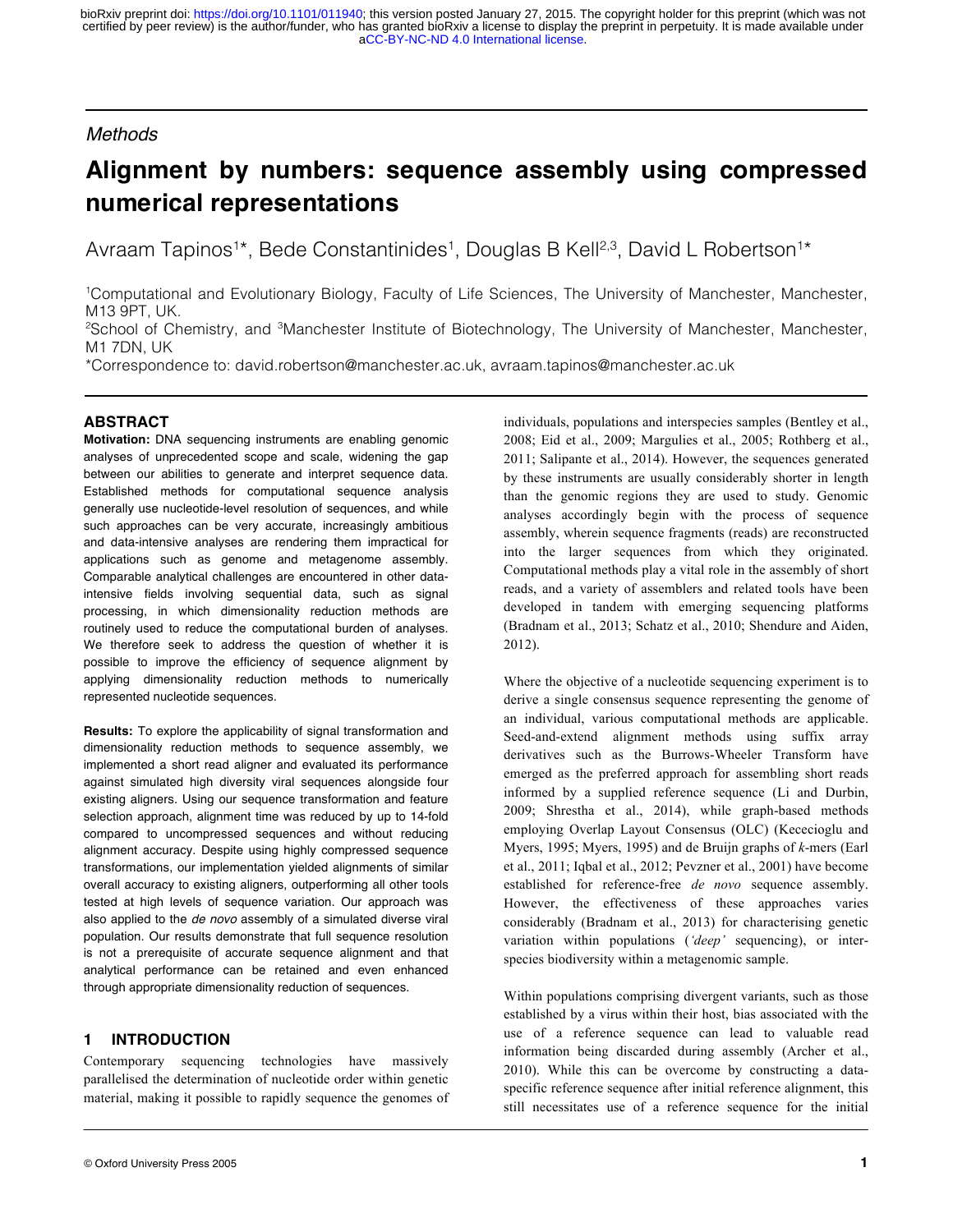# *A. Tapinos et al.*

alignment, a limiting factor for sequencing unknown species, often abundant in metagenomic samples. On the other hand, while *de novo* approaches require little *a priori* knowledge of target sequence composition, they are very computationally intensive and their performance scales poorly with datasets of increasing size (Myers, 1995). Indeed, the underlying problem of *de novo* assembly is NP-hard, with the presence of genetic diversity serving to increase further the complexity of computational solutions. As such, aggressive heuristics are typically employed in order to reduce the running time of *de novo* assemblers, which in turn can compromise assembly quality.

The difficulty of diverse population assembly is exacerbated by the scale of sequencing datasets. Contemporary sequencing platforms may generate billions of reads per run, posing considerable challenges for timely computational sequence analysis. Of these, a key challenge to be overcome when analysing any sufficiently large dataset arises when its size exceeds the capacity of a computer's working memory. If, for example, stored short read data exceeds the capacity of a computer's random access memory (RAM), these data must be exhaustively 'swapped' between RAM and disk storage that is orders of magnitude slower to access, forming a major analysis bottleneck (Yang and Wu, 2006). *De novo* assembly in particular requires manyfold more memory,  $O(n^2)$ , than is needed to store the read information itself. Additionally, all-to-all pairwise comparison of reads scales poorly (quadratic  $O(n^2)$  time complexity) with increasing data size. While indexing structures such as suffix arrays are often used to reduce the burden of pairwise sequence comparison, *O(n log(n))*, their performance generally deteriorates with increasing sequence length, in accordance with the phenomenon known as the 'curse of dimensionality' (Verleysen and François, 2005).

Comparable analytical challenges involving high dimensional sequential data are encountered in other data-intensive fields such as signal and image processing, and time series analysis, where a number of effective dimensionality reduction methods have been proposed, including the discrete Fourier transform (DFT) (Agrawal et al., 1993), the discrete wavelet transform (DWT) (Chan and Fu, 1999; Woodward et al., 2004), and piecewise aggregate approximation (PAA) (Geurts, 2001; Keogh et al., 2001). The DFT or DWT may be used to transform data into their frequency or wavelet domains respectively, enabling the identification of major data characteristics and the suppression of minor features and/or noise (Shumway et al., 2000). Within the field of data mining, such methods are commonly used to quickly obtain approximate solutions for a given problem. To do this, data are compared using major features of the transformations (usually at a much lower dimensionality than the original data) and are subsequently verified either by using original data, or by reversing the transformations (Ye, 2003). This verification step is important

since feature selection can entail a loss of information which varies with both the selection process used and the composition of input data. Due to the ordered nature of genetic data, many of these transformation approaches can also be applied to sequences of nucleotides (Silverman and Linsker, 1986) and amino acids (Cheever et al., 1989). Since most of these transformation approaches are suitable only for numerical sequences, an appropriate numerical sequence representation must be applied prior to using these methods.

Many methods for representing symbolic nucleotide sequences as numerical sequences have been proposed (Kwan and Arniker, 2009), permitting the application of various digital signal processing techniques to nucleotide sequences. They include the Voss method (Voss, 1992), the DNA walk (Berger et al., 2004) (Lobry, 1996), the real number (Chakravarthy et al., 2004), complex number (Anastassiou, 2001), and tetrahedron methods (Silverman and Linsker, 1986). Fundamentally, all of these sequence representation approaches convert a nucleotide sequence into a numerical sequence by assigning a number or vector to each nucleotide. Some of the methods, including the complex number and the real number methods, introduce biasing mathematical properties to the transformed sequence, yet are appropriate for use in certain applications such as the detection of AT or GC biases in sequence composition (Arneodo et al., 1998). The Voss and the tetrahedron methods, among others, are notable as they do not introduce biases in internucleotide distance, and thus represent a good starting point for pairwise comparison of nucleotide sequences.

To investigate the applications of time series data mining techniques for sequence alignment, we used three established dimensionality reduction methods to align simulated short DNA sequencing reads both with and without use of a reference sequence. We benchmarked the accuracy of our short read aligner implementation against existing tools, and successfully demonstrated the applicability of our approach to *de novo* assembly.

# **2 METHODS**

# **2.1 Symbolic to numeric sequence representations**

For the numerical representation step, we primarily focus on the Voss representation (Voss, 1992). This is a fixed mapping approach which turns a nucleotide sequence with *n* dimensions into a four-dimensional binary matrix of length  $n \times 4$ .

Each row vector in the matrix represents a nucleotide (symbols *G*, *C*, *A* and *T*), while each column vector represents a sequence position. Binary values are assigned to each cell, indicating the presence or absence of a nucleotide at each sequence position (equation 1).  $V_{4i}$  is the binary indicator for presence of a nucleotide in the  $i<sup>th</sup>$  position of the sequence *S* with *n* nucleotides. Since the Voss representation does not introduce internucleotide mathematical bias, the pairwise distances between all the sets of non-similar transformed nucleotide is the same (for example, the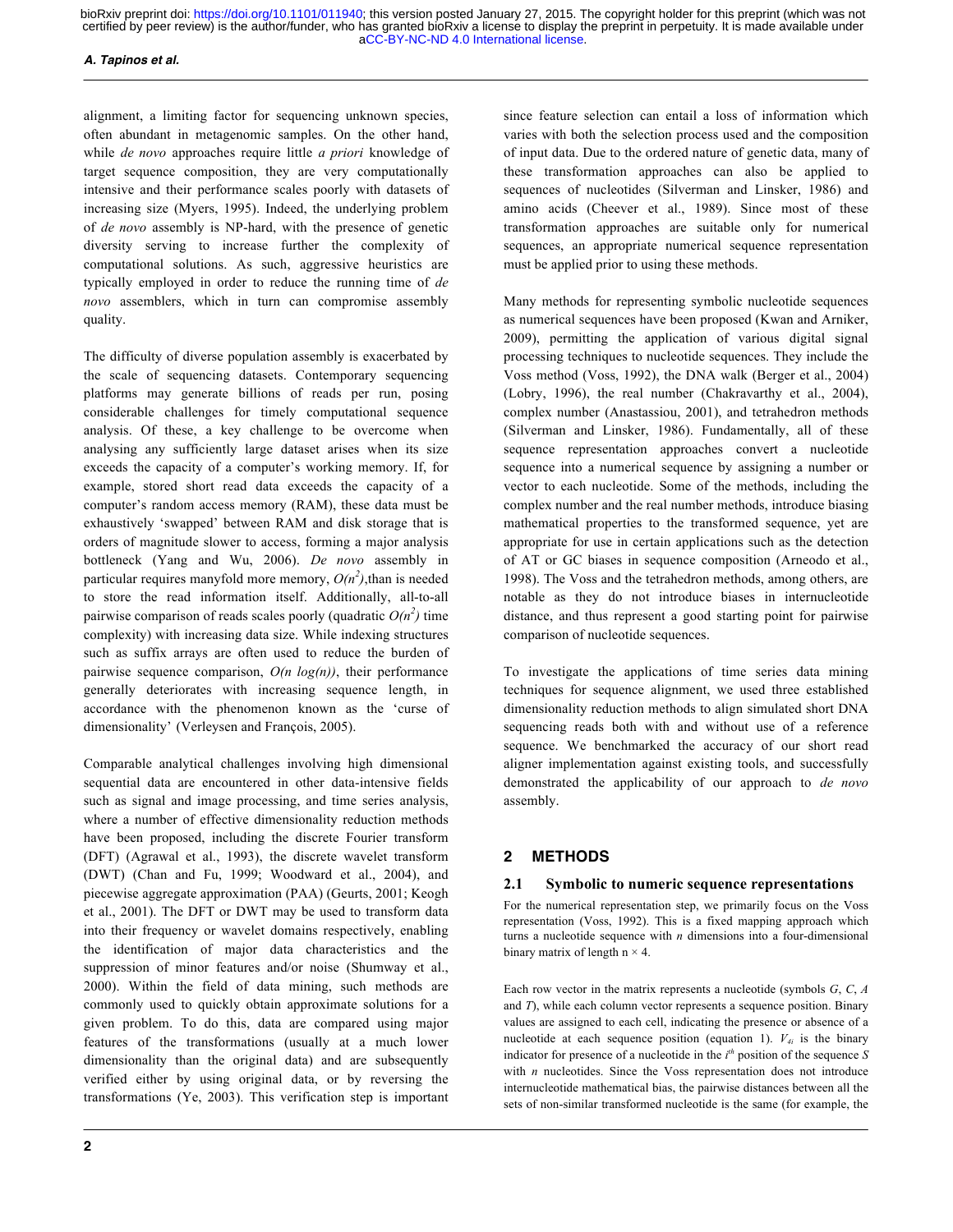#### *Alignment by numbers: sequence assembly using compressed numerical representations*

distance between *A* and *T* is equal to the distances between *A* and *C* as well as *A* and *G*).

$$
V_{4i} = \begin{bmatrix} 1i & \text{if } i = C \\ 0 & \text{otherwise} \\ 1i & \text{if } i = G \\ 0 & \text{otherwise} \\ 1i & \text{if } i = A \\ 1i & \text{otherwise} \\ 0 & \text{otherwise} \\ 1i & \text{otherwise} \end{bmatrix}, \forall i \in S_n
$$
\n(1)\n
$$
V_{4i} = \begin{bmatrix} 1 \\ 1 \text{ if } i = A \\ 0 \text{ otherwise} \\ 1 \text{ if } i = T \\ 0 \text{ otherwise} \end{bmatrix}
$$

By contrast, a DNA walk assigns trajectories to each sequence nucleotide and may be used to depict genetic sequences in Euclidean space. In two-dimensional DNA walks (Berger et al., 2004), the pyrimidines cytosine and thymine (symbols *C* and *T*) have an upward trajectory while the purines adenine and guanine (*A* and *G*) have a downward trajectory. The trajectory of the sequence extends in a cumulative manner with each consecutive nucleotide. In threedimensional DNA walks (Lobry, 1996), the cardinal directions north, south, east or west are assigned to each nucleotide.

## **2.2 Sequence Transformation**

Effective methods for transforming/approximating sequential data should: *i)* accurately transform/approximate data without loss of useful information, *ii)* have low computational overheads, *iii)* facilitate rapid

comparison of data, and *iv)* provide lower bounding—where the distance between data representations is always smaller than or equal to that of the original data—guaranteeing no false negative results (Faloutsos et al., 1994). The DFT and the DWT transformation methods and PAA approximation method satisfy these requirements and are widely used for analyzing discrete signals (Mitsa, 2010); we thus use them here. These methods can be used to transform/approximate nucleotide sequence numerical representations to different levels of resolution, permitting reduced dimensionality sequence analysis (compared in Fig. 1).

The DFT decomposes a numerically represented nucleotide sequence with *n* positions (dimensions) into a series of *n* frequency components ordered by their frequency. However, since the DFT method has high time complexity,  $O(n^2)$ , the fast Fourier transform (FFT) algorithm (Cooley and Tukey, 1965) with lower time complexity, *O(n log(n))*, is typically used instead. A prerequisite of the FFT algorithm is a signal with length equal to an integer exponent of two,  $2<sup>n</sup>$ . Where sequences have a length other than  $2^n$ , they are padded with zeros up to the next integer exponent of two prior to application of the FFT. Because the DFT decomposition of a real signal is conjugate symmetric (Briggs, 1995), half of the resulting frequency components can be safely discarded yet still permit complete signal reconstruction from the remaining frequencies. In time series data mining, a subset of the resulting Fourier frequencies are used to approximate the original sequence in a lower dimensional space (Agrawal et al., 1993), and the tradeoff between analytical speed and accuracy can be varied according to the number of frequencies considered (Mörchen, 2003).

The DWT is a set of averaging and differencing functions that may be used recursively to represent sequential data at different resolutions



**Fig. 1.** A numerically represented DNA sequence transformed at various levels of spatial resolution using the discrete Fourier transform (DFT) of the whole sequence (A), the Haar discrete wavelet transform (DWT) (B), and piecewise aggregate approximation (PAA) (C). A 30 nucleotide sequence (top) is represented as a numerical sequence (black lines) using the real number representation method (*T*=1.5, *C*=0.5, *G*=-0.5 and *A*=-1.5). DFT approximations of the sequence with 5 (red), 3 (blue) and 1 (green) respective Fourier frequencies (A). DWT approximations of the same sequence with 8 wavelets (red), 4 wavelets (blue), and 2 wavelets (green) (B). PAA approximations of the same sequence with 8 (red), 5 (blue) and 3 (green) respective coefficients (C).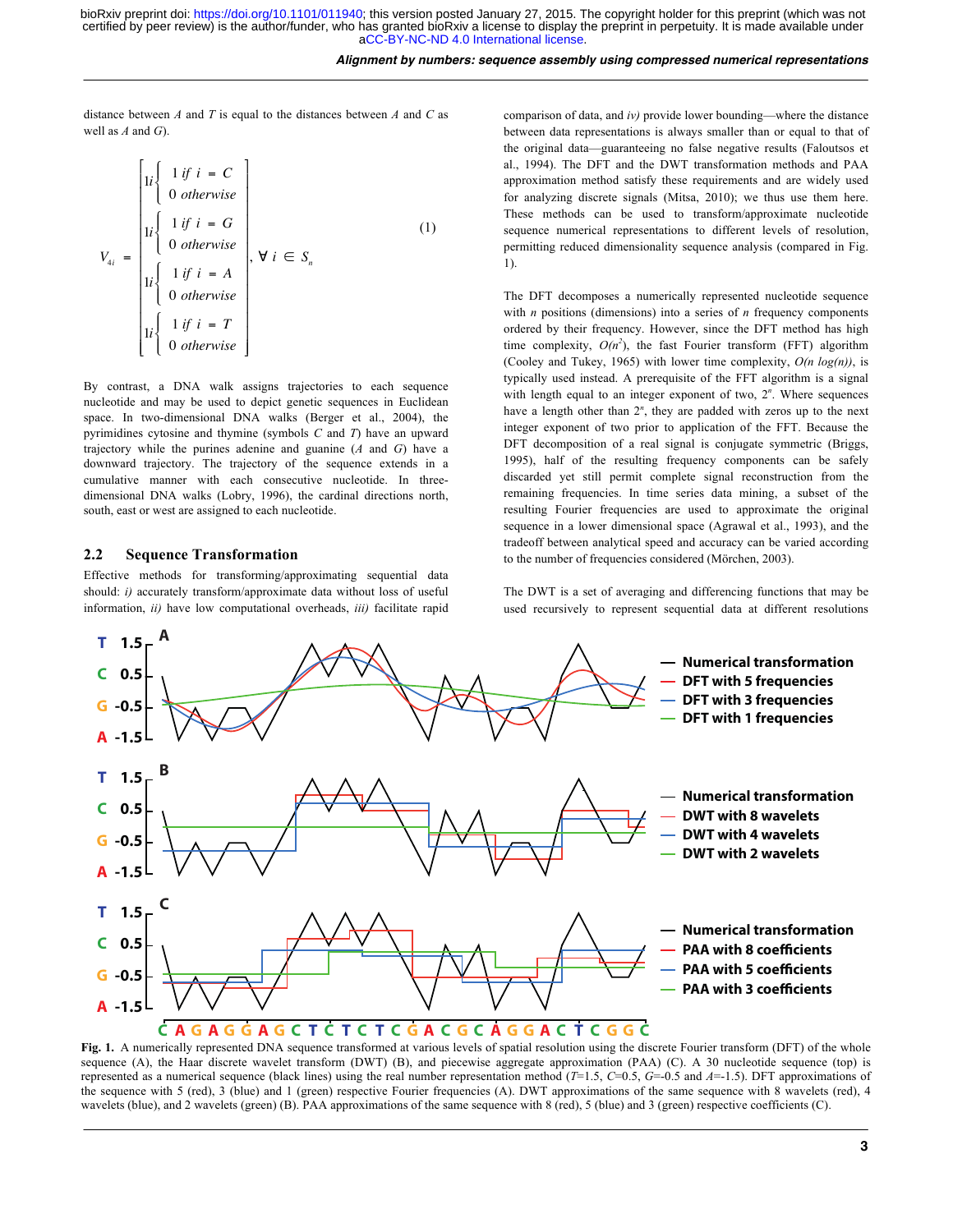## *A. Tapinos et al.*

(Chan and Fu, 1999; Jensen and la Cour-Harbo, 2001). Unlike the DFT, the DWT provides time-frequency localisation, so better accommodates changes in signal frequency over time (non-stationary signals), compared with the DFT and related methods (Wu et al., 2000). As with the FFT, a drawback of the DWT is its requirement of input with length of an integer exponent of two, 2*<sup>n</sup>* . Where sequences have a length other than 2*<sup>n</sup>* , artificial zero padding is therefore added to increase the size of the signal up to the next integer exponent of two prior to application of the DWT. The corresponding DWT transformations are then truncated in order to remove the bias associated with artificial padding (Percival and Walden, 2006). For example, in order to generate the DWT transformation of a time series with 500 data points to a resolution of three, i.e.  $2<sup>3</sup>$ , artificial padding must be added to increase its length to  $512 (2<sup>9</sup>)$  – the next integer exponent of two. In this case, the final, eighth wavelet should be truncated so as to avoid introducing bias.

In PAA a numerical sequence is divided into *n* equally sized windows, the mean values of which together form a compressed sequence representation (Geurts, 2001; Keogh et al., 2001). The selection of *n* determines the resolution of the approximate representation. While PAA is faster and easier to implement than the DFT and the DWT, unlike these two methods it is irreversible, meaning that the original sequence cannot be recovered from the approximation. Fig. 1 depicts examples of the DFT, the DWT and PAA transformations of a short nucleotide sequence.

# **2.3 Similarity search approaches for sequential data**

In addition to the DFT, the DWT and PAA, suitable methods for measuring the similarity of sequential data or transformations include the Lp-norms (Yi and Faloutsos, 2000), dynamic time warping (DTW) (Keogh and Ratanamahatana, 2005), longest common subsequence (LCSS) (Vlachos et al., 2002) and alignment approaches such as the Needleman-Wunsch and Smith-Waterman algorithms. Euclidean distance is arguably the most widely used Lp-norm method for sequential data comparison. Lp-norms are straightforward and fast to compute, but require input data of the same dimensionality (sequence length). For comparing sequences of different lengths, a workaround is to simply truncate the longer of the sequences. Furthermore, Lp-norm methods do not accommodate for shifts in the *x*-axis (time or position) and are thus limited in their ability to identify similar features within offset data. Elastic similarity/dissimilarity methods such as LCSS, unbounded DTW and various alignment algorithms permit comparison of data with different dimensions and tolerate shifts in the *x*-axis. These properties of elastic similarity methods can be very useful in the analysis of speech signals, for example, but can be computationally expensive (Kotsakos et al., 2013) in comparison with measures of Euclidean distance. Several approaches have been proposed to permit fast search with DTW, including the introduction of global constraints (wrapping path) or the use of lower bounding techniques such as LB\_keogh (Keogh and Ratanamahatana, 2005).

Similarity search strategies can be broadly classified into whole matching and subsequence matching methods. Whole matching is appropriate for comparing sequences with similar overall characteristics—including length—with the queried sequence. Subsequence matching, by contrast, is more suited to identifying similarity between a short query sequence and limited, subsequence regions of longer sequences. Subsequence matching can however be effectively adapted for whole matching purposes through copying to a new dataset each subsequence falling within a sliding window of the

longer sequence. The newly created dataset is then used for whole matching indexing similarity search (Das et al., 1998). While using subsequence similarity search for clustering is flawed (Keogh and Lin, 2005), here this approach is only used as a subroutine for extracting all possible subsequences from the genome, which are then used for indexing short reads to the genome. In spite of the storage redundancies associated with this approach, it is both fast and easily implemented, and so was used for our alignment algorithm.

# **3 RESULTS**

In order to assess the performance of our sequence transformation and approximation approach, we implemented



**Fig. 2.** Overview of our short read aligner implemented using time series transformation/approximation methods. *(i)* Creation of numerical representations of input sequences. *(ii)* Application of an appropriate signal decomposition method to transform sequences into their feature space. *(iii)* Use of approximated transformations to perform rapid data analysis in lower dimensional space. *(iv)* Validation of inferences against original, full-resolution input sequences. In the case of reference-based alignment, approximated read transformations were compared with a reference sequence. In our *de novo* implementation, pairwise comparisons were performed between all of the approximated read transformations.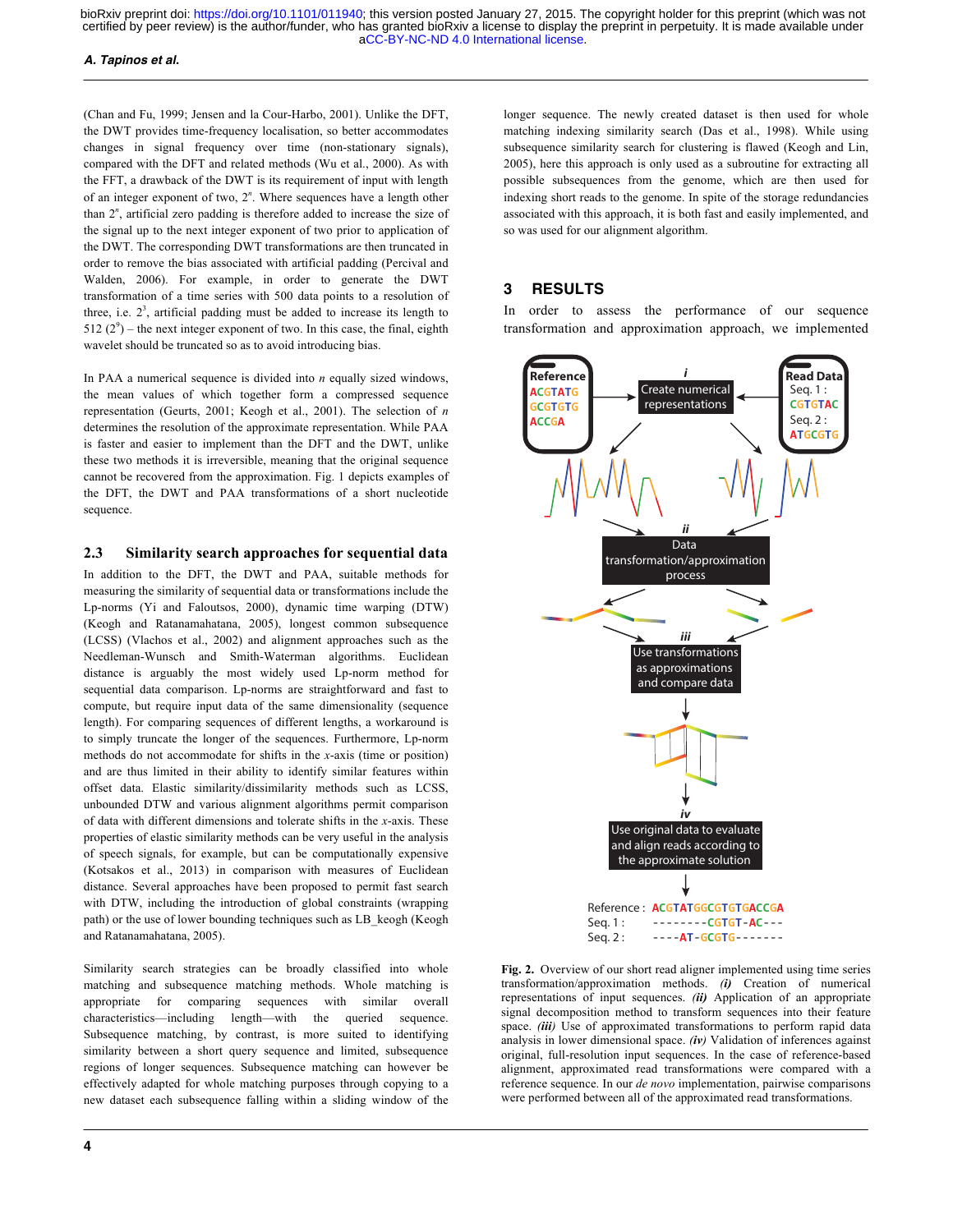reference-based and *de novo* read aligners. The four key stages of our approach (Fig. 2) are as follows: *i)* transforming nucleotide sequence characters into numerical sequences, *ii)* creating approximate transformations of reads and, where appropriate, of a reference sequence, *iii)* performing accelerated comparison of the sequence approximations created in the previous step in order to identify candidate alignments, and *iv)* verifying and finishing candidate alignments using original, fullresolution sequences and the Needleman-Wunsch (NW) global alignment algorithm.

# **3.1 Read simulation**

To facilitate performance evaluation of our read aligner implementation, sequencing reads were simulated. Using CuReSim (Caboche et al., 2014), sixteen pyrosequencing runs of an HIV-1 HXB2 reference sequence (9719 nucleotides, GenBank accession: K03455.1) were simulated with a mean single read length of 400 nucleotides and mean coverage depth of 100 reads: *i)* in the absence of variation or sequencing error, with *ii)* nucleotide insertion/deletion rates of 1–5%, *iii)* nucleotide substitution rates of 1–5%, and iv) matching insertion/deletion and substitution rates of  $1-5\%$  (2%, 4%, 6%, 8%, and 10% overall variation) so as to simulate the heterogeneity present in diverse viral populations. Read quality was simulated at a fixed value of Sanger Q30. CuReSim recorded the exact origin of each simulated read with respect to the reference sequence, enabling later evaluation of alignments using in terms of precision, recall and *F*-Score.

# **3.2 Reference-based alignment**

To demonstrate the applicability of sequential data transformations and feature selection in read alignment, we implemented a naive sequential scanning *k*-Nearest Neighbours (*k*NN) read alignment in the Matlab environment. In our implementation (Table 1), the prerequisite numerical sequence representation is performed using a four-dimensional binary mapping approach proposed by Voss, chosen since, as already noted, it introduces no biases in internucleotide distance, and since its binary nature removes the need for normalisation prior to analysis. Transformations of numerically represented sequence *k*-mers are constructed using one of three implemented methods: the DFT, the DWT and PAA. Euclidean distance was used as a similarity measure for read and reference sequence comparison as it is: *i)* fast and easily implemented, *ii)* applicable to many different transformation/approximation methods, and *iii)* its performance compares with more sophisticated 'elastic' similarity methods for *k*NN search in medium to large datasets (Wang et al., 2013). After generating candidate alignments between reads and reference *k*-mers through pairwise comparison of their transformations, these candidates alignments are verified NW global alignment of their corresponding original sequences. Finally, NW alignment scores are used to identify best alignments for each read and to reject false positives, and

the algorithm's gapped output is used to construct alignments in the widely used Sequence Alignment/Map (SAM) file format.

# **Table 1.** Pseudocode of the alignment procedure

```
1) Represent short reads and reference genome as numerical sequences.
2) Select k-mer length.
```
**3)** Create transformations of each *k*-mer component of the reference and the initial *k*-mer of the short reads.

**4)** Identify candidate alignments using data transformations.

```
for each read i
  best_dist = null
   candidate_positions = []
   for each ref_kmer j
     if dist(read i,ref_kmer j) < best_dist
       best_dist = dist(read i,ref_kmer j)
       candidate_positions_i[1] = j
    elseif dist(read i, ref kmer j) == best dist
       candidate_positions_i[+1] = j
     end
   end
end
5) Align approximate results with original data with Needleman-Wunsch 
algorithm (NWA):
for each read i
  best_score = null
  best_aln = []
   for each ref_kmer j in candidate_positions_i
     if NWA_score(ref_kmer j,read i) > best _score
       best_score = NWA_score(ref_kmer j,read i)
      best aln = NWA aln(ref kmer j,read i)
     end
  end
```

```
end
```
**6)** Output alignment in Sequence Alignment/Map (SAM) format.

# **3.3 Benchmarking**

CuReSim's companion tool CuReSimEval was used to quantify alignment accuracy in terms of *F*-score, a balanced measure of precision and recall. The relative performance of three numerical sequence transformation methods was assessed against simulated reads with 6% and 10% variation from the HIV-1 reference sequence. These two simulated datasets were aligned using an otherwise identical implementation using: *i)* the DWT transformation, *ii)* the DFT transformation, *iii)* PAA approximation of the Voss sequence representation of the nucleotide sequences and, finally, *iv)* the full resolution Voss representations of the sequences; thus removing the overhead of building approximate sequence transformations.

We observed that in spite of their associated overheads, the use of approximate sequence transformations dramatically reduced execution time and yielded alignments of equal or greater accuracy than could be obtained using uncompressed sequences. For simulated reads with 6% variation, alignment of uncompressed (baseline) sequences was performed in 734 seconds (s) with an *F*-score of 0.697. For the same dataset, PAA-approximated sequences were aligned fastest and most accurately with an execution time of 54s (~14-fold faster than baseline) and an *F*-score of 0.704, while the for the DWT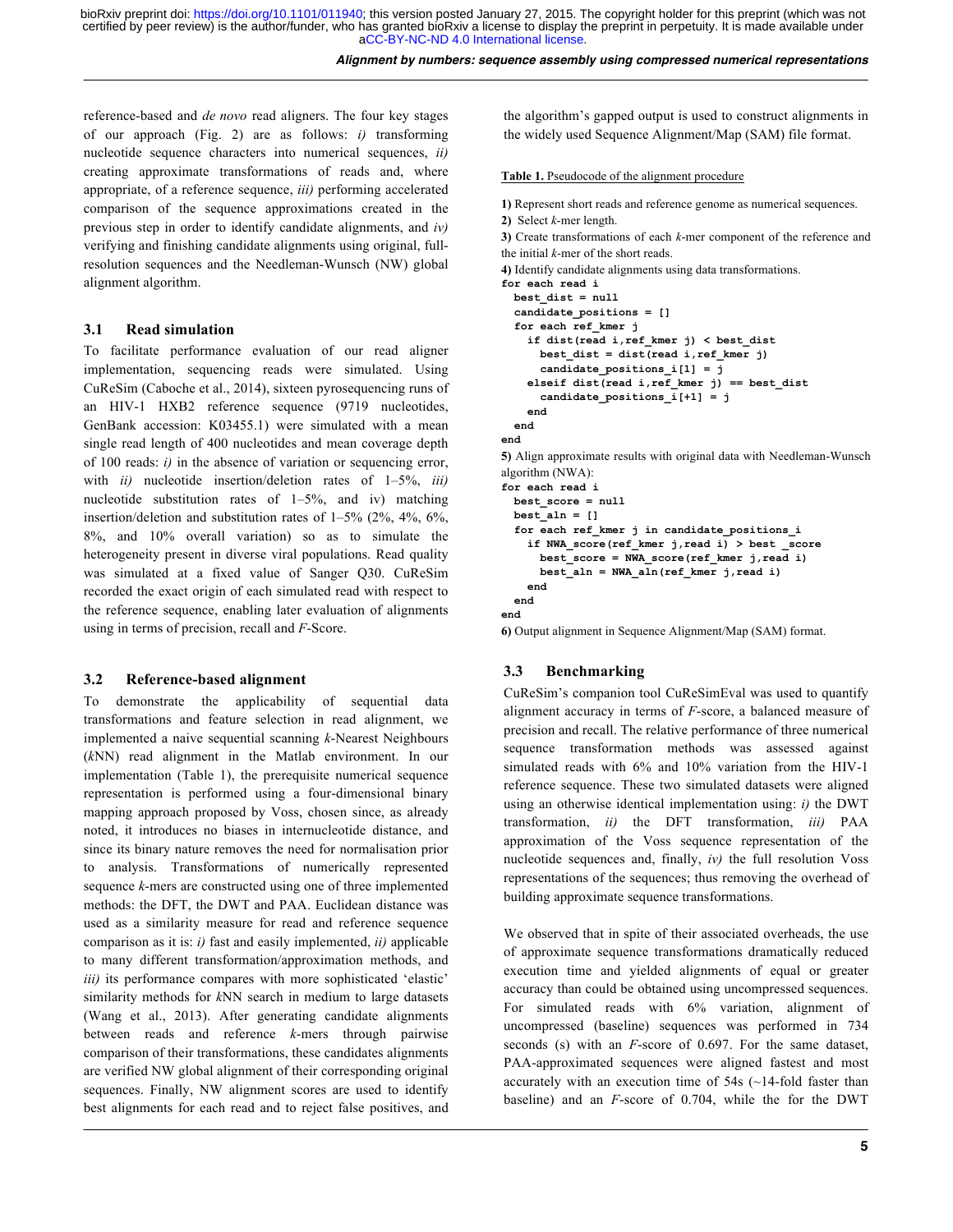## *A. Tapinos et al.*



**Fig. 3.** Accuracy of our prototype aligner variants and four established tools in aligning simulated 400 nucleotide (mean length) reads with varying levels of sequence variation. A-C depict alignment accuracies according to a strict criteria, requiring identification of a read's exact starting position determined by the read simulator, while in D-F a relaxed (±10 nucleotides) criterion is used. A and D show results for reads with 0-5% insertion/deletion variation, while B and E correspond to reads with 0-5% substitution variation. C and F show obtained accuracies for reads with combined, equally contributing insertion/deletion and substitution rates of 0-10%.

implementation sequences were aligned in 445s (~2 fold faster) with an *F*-score of 0.698, and the DFT implementation sequences were aligned in 120s (~6-fold faster) with an *F*-score of 0.692.

Alignment of reads with 10% overall variation was performed in 853s using uncompressed sequences giving rise to an *F*-score of 0.567. The PAA approximated sequences were again aligned fastest in 60s (again some 14-fold quicker) with an *F*-score of 0.572, while the DWT transformed sequences were aligned most accurately (*F*-score 0.577) but most slowly with an execution time of 516s, and the DFT transformed sequences were aligned in 138s with an *F*-score of 0.575.

The alignment accuracy of our signal decomposition approach was also evaluated alongside the existing read aligners Bowtie2 (Langmead and Salzberg, 2012), BWA-MEM (Li and Durbin, 2009), Mosaik (Lee et al., 2014), and Segemehl (Otto et al., 2014). Three variants of our approach using the DFT, the DWT and PAA dimensionality reduction methods were tested, using otherwise identical parameters and *k*-mers of length 100–300

nucleotides. Existing tools were all configured with default parameters and run once per dataset, so as to provide a conservative comparison of our implementation performance. Note, the results we present for our approach correspond to the worst performing *k*-mer for each dataset.

Using a strict definition of mapping correctness where reads are considered correctly mapped only if their exact start position is identified, the performance of the tested aligners was relatively similar (Fig. 3A–C). Segemehl generally produced the most accurate alignments in terms of F-score, its accuracy falling behind those of other tools only at the highest rate of sequence variation tested. Our implementation was outperformed by several existing tools in terms of strict start position accuracy. This can mostly be attributed to the use of a global alignment algorithm for the alignment finishing step, which, in the presence of insertion variation near the beginning of reads, tended to insert gaps rather than truncate the aligned region. Consequently, in some cases our approach identified a starting position one or two nucleotides before that deemed correct by CuReSimEval. The challenges associated with assessing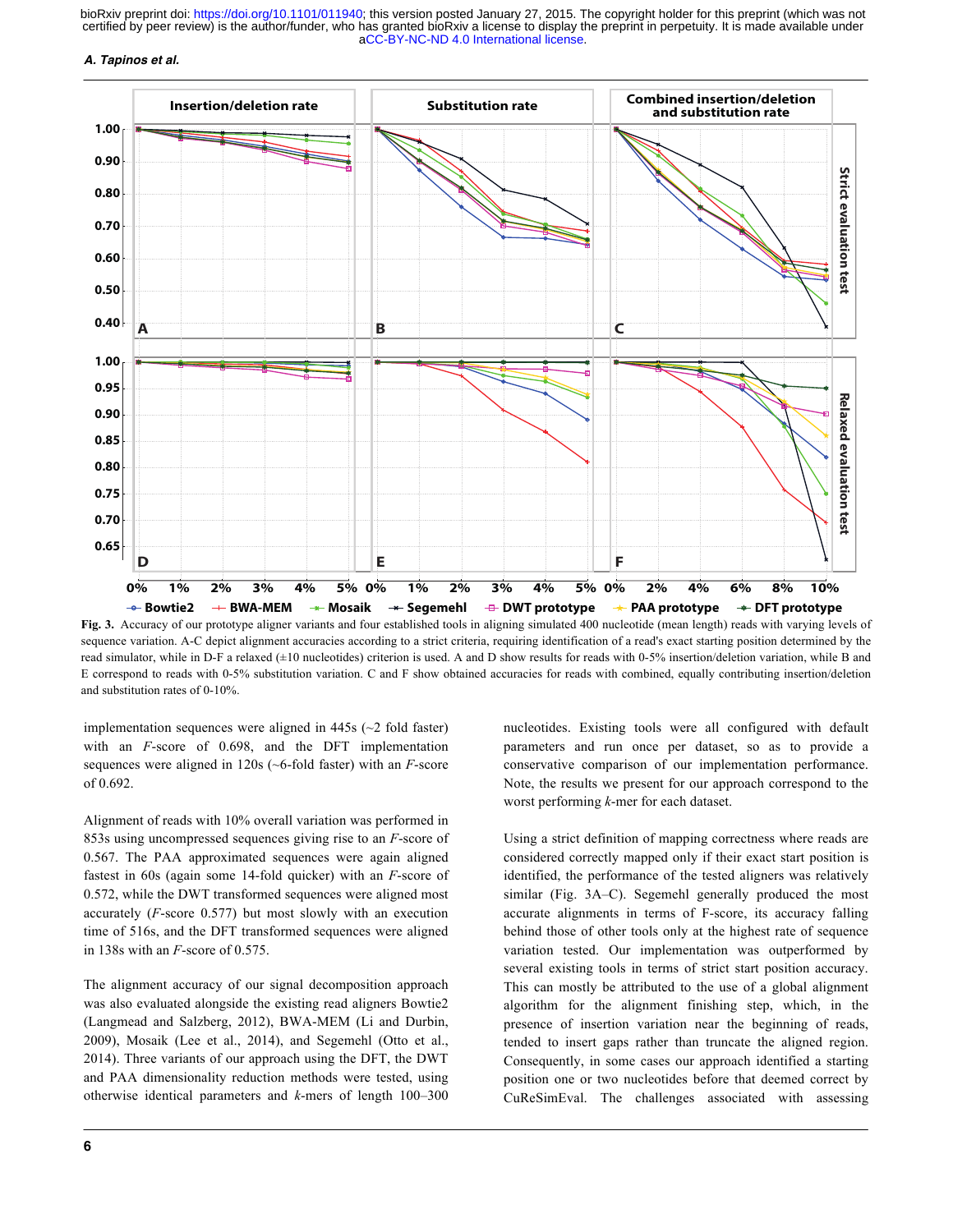alignment correctness for benchmarking purposes are discussed by (Holtgrewe et al., 2011).

Accordingly, a relaxed '*correctness*' definition (correct start position  $\pm 10$  nucleotides) was also considered (Fig. 3D–F), negating the impact of: *i)* multiple possible alignments associated with simulated variation near the start of reads, *ii)* use of different gapped alignment algorithms, and *iii)* the use of different algorithm parameters including scoring matrices and match, mismatch and gap extension penalties. Under this relaxed definition, our signal decomposition approach yielded the most accurate overall alignments for reads containing both insertion/deletion and substitution variation (Fig. 3F), while our DFT-based implementation offered joint best performance for reads containing only substitutions (Fig. 3E). Alignment accuracy for reads containing only insertion/deletion variation was comparable but slightly below the average of existing tools tested (Fig. 3D). Notably, the relative performance of our approach improved considerably with increasing rates of sequence variation, and existing tools were outperformed at the highest rates tested.

#### **3.4** *De novo* **assembly**

To demonstrate the applicability of our approach to the *de novo* assembly of short reads, we implemented a naive algorithm for all-against-all *k*-mer comparison using wavelet transformations (Fig. 4). Reads are first represented as numerical sequences using the Voss method. Every *k*-mer of each numerically represented read is subsequently identified and transformed to lower dimensional space using the DWT method. The *k*-mers' transformations are then compared with one another to establish their pairwise similarities in terms of Euclidean distance, and to construct a weighted graph (Fig. 4A). Finally, a breadth-first search (BFS) algorithm identifies the shortest path through the graph (Fig. 4B), and after attribution of *k*-mers to their

corresponding reads, yields an assembly of short reads (Fig. 4C). Additionally, a numerical representation such as the DNA walk may subsequently be used to aid visualisation of the assembly (Fig. 4D). 256mers were used in our tests, and each 256-mer representation was approximated to a length of 16.

We applied our *de novo* aligner algorithm to the assembly of simulated short read data from viral populations (HIV-1). The dimensionality of the numerical sequence representations was reduced by  $\sim$ 16-fold using the DWT prior to alignment, and the deviation of the resulting assemblies from the reference sequence used for read simulation was quantified using CuReSimEval. Fig. 5A illustrates the three-dimensional 'walk' of the HIV-1 reference sequence HXB2, while Fig. 5B, 5C and 5D depict the three-dimensional surface plots, of *de novo* alignments for reads with 2%, 4% and 6% variation. The alignments of the 0%, 2%, 4% and 6% variation datasets had *F*scores of 1, 0.9979, 0.9255 and 0.7772 respectively. Despite the high levels of variation in the data, and the use of large *k*-mers, our approach yields accurate alignments, highlighting the potential benefits of our approach for *de novo* alignment for processing nucleotide sequences.

# **4 DISCUSSION**

Data compression methods enabling reversible compression of one-dimensional and multivariate signals, images, text and binary data are well established (Hendriks et al., 2013; Sheybani, 2011; Tapinos and Mendes, 2013). Surprisingly, these methods have seen limited application to the problem of nucleotide sequence alignment. Here we have demonstrated the application of a flexible sequence alignment heuristic leveraging established signal compression and decomposition methods. Our implementation aligned simulated viral reads with comparable overall precision and recall to existing tools, and excelled in the



**Fig. 4.** A *de novo* read assembly methodology for numerically represented nucleotide sequences. All-against-all sequence comparison (A) enables construction of a read graph with weighted edges. The weight assigned to each edge is the smallest pairwise distance between every possible *k*-mer representation of the two reads. The shortest path in the graph is identified with a breadth-first search algorithm (B), thereby enabling read alignment (C). A DNA walk of aligned reads (D) may subsequently be used as a three-dimensional graphical portrayal of the reads, illustrating alignment characteristics.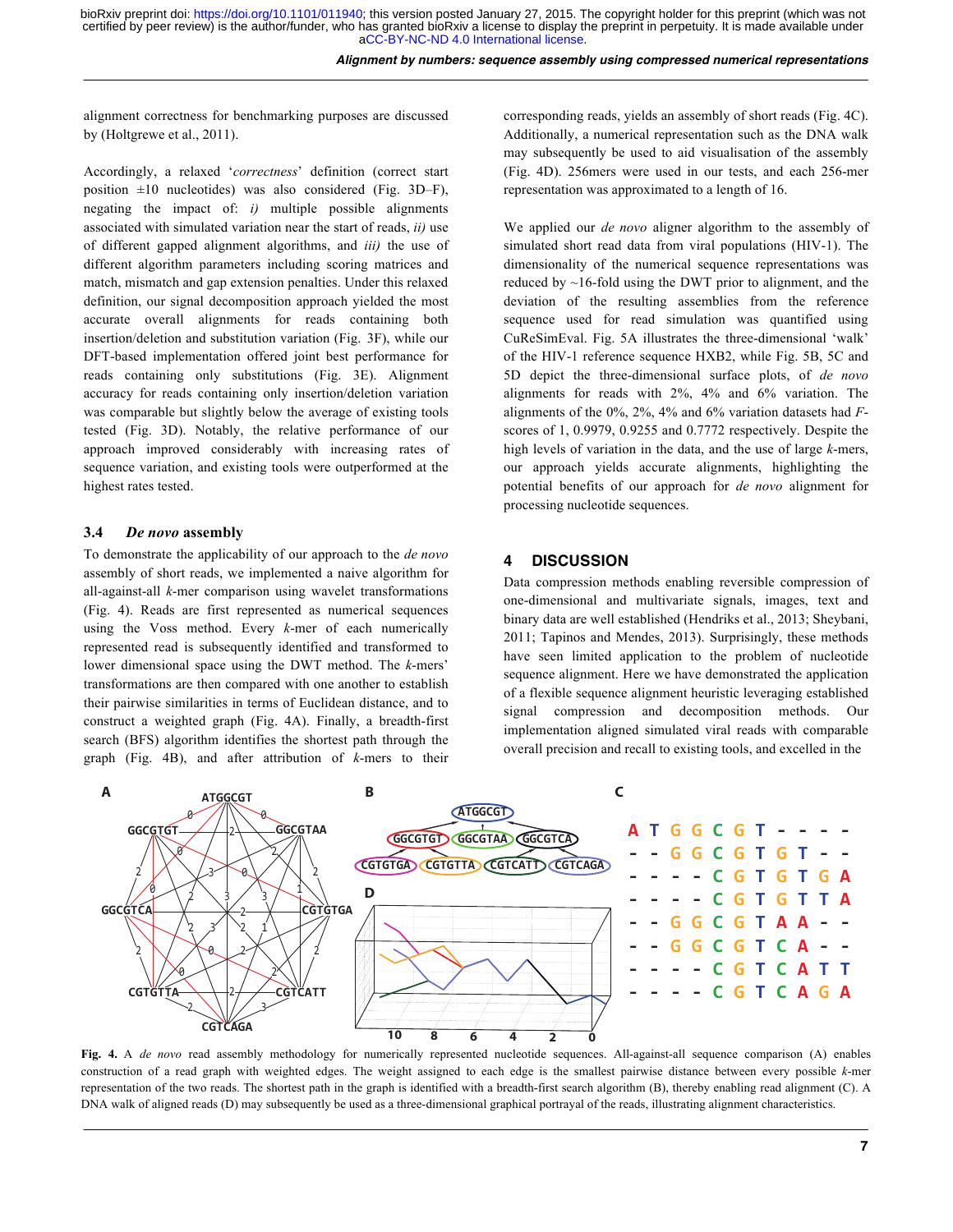#### *A. Tapinos et al.*



**Fig. 5.** A three-dimensional DNA walk of the HIV-1 HXB2 genome (A) also plotted with *de novo* alignments of three simulated HXB2 sequencing datasets of 2%, 4%, and 6% rates of combined insertion/deletion and substitution variation (B-D respectively). Plotting DNA walks of aligned short reads enables intuitive visualisation of the nature and extent of sequence diversity across a genomic region, with sequence variants each represented by a distinct trajectory through space.

**8**

alignment of reads with high levels of sequence diversity, as often observed in RNA virus populations (Archer et al., 2010). Our results show that full, nucleotide-level sequence resolution is not a prerequisite of accurate sequence alignment, and that analytical performance can be preserved or even enhanced through appropriate dimensionality reduction (compression) of sequences. For example, six-fold and fourteen-fold reductions in execution time were observed during our tests of the DFT and PAA-represented sequences, yet in both cases alignment accuracy was marginally better than that obtained using full resolution sequences. The approach's applicability to *de novo* assembly of divergent sequences was also demonstrated. While our implementation makes use of *k*-mers, the nature of the transformation/compression approaches used means that optimal *k*-mer selection is considerably less important than it is with conventional exact *k*-mer matching methods. The inherent error tolerance of the approach also permits the use of larger *k* values than normally used with conventional sequence comparison algorithms, reducing the computational burden of pairwise comparison, and thus, in *de novo* assembly specifically, the complexity of building and searching an assembly graph.

Efficient mining of terabase scale biological sequence datasets requires us to look beyond substring-indexing algorithms towards more versatile methods of compression for both data storage and analysis. The use of probabilistic data structures can reduce considerably the computer memory required for inmemory sequence lookups at the expense of a few false positives, and Bloom filters and related data structures have seen broad application in *k*-mer centric tasks such as error correction (Shi et al., 2010), *in silico* read normalisation (Zhang et al., 2014) and *de novo* assembly (Berlin et al., 2014; Salikhov et al., 2013). However, while these hash-based approaches perform very well on datasets with high sequence redundancy, for large datasets with many distinct *k*-mers, large amounts of memory are still necessary (Zhang et al., 2014). Lower bounding transformations and approximation methods (such as the DFT, the DWT and PAA) exhibit the same attractive one-sided error offered by these probabilistic data structures, yet—unlike hashing—construct intrinsically useful sequence representations, permitting their comparison with one another. Furthermore, transformations allow compression of standalone sequence composition, enabling flexible reduction of sequence resolution according to analytical requirements, so that redundant sequence precision need not hinder analysis. In large datasets, the associated reductions in resource usage can be significant. While the problem of read alignment to a known reference sequence is largely solved, the assembly of large and/or poorly characterised sequenced genomes remains limited by computational methods. Moreover, consideration of the metagenomic composition of mixed biological samples further extends the scope and scale of the assembly problem beyond what is tractable using conventional sequence comparison approaches. Through implementing of reference-based and *de novo* aligners, we have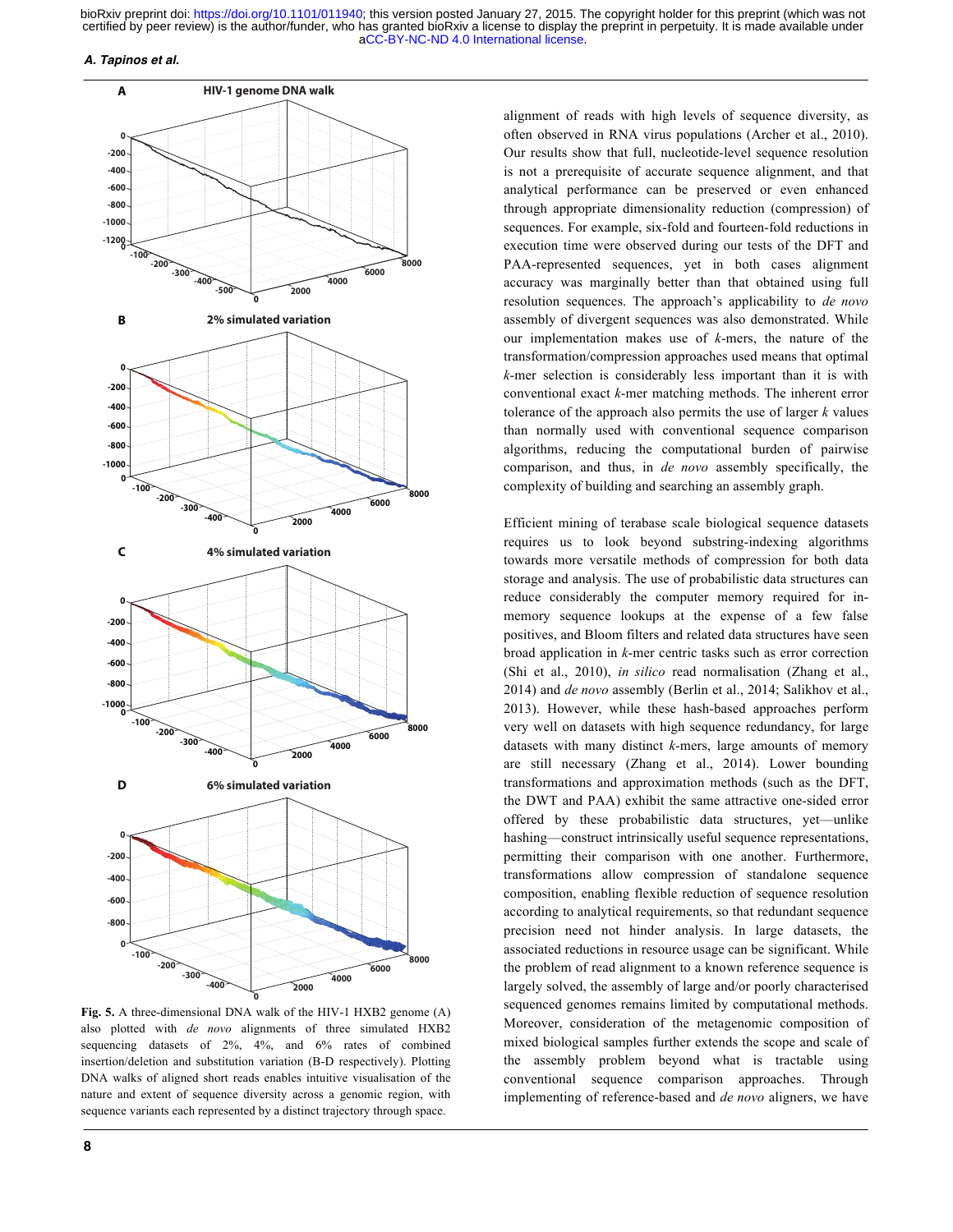## *Alignment by numbers: sequence assembly using compressed numerical representations*

demonstrated that the analysis of compressed representations provide a tractable, memory-efficient and versatile approach to the short-read-based reconstruction of genomes and metagenomes.

In conclusion, short nucleotide sequences may be effectively represented as numerical series, enabling the application of existing analytical methods from a variety of mathematical and engineering fields for the purposes of sequence alignment and assembly. By using established signal decomposition methods, it is possible to create compressed representations of nucleotide sequences, permitting substantial reductions in spatiotemporal complexity of their analysis without necessarily compromising analytical accuracy.

# **ACKNOWLEDGMENTS**

We thank Mattia Prosperi for helpful discussion. Funding: AT has been supported by the Wellcome Trust [097820/Z/11/B] and BBSRC [BB/H012419/1 & BB/M001121/1], and BC by a BBSRC DTP studentship.

## **REFERENCES**

Agrawal, R., Faloutsos, C. and Swami, A. Efficient similarity search in sequence databases. Springer; 1993.

Anastassiou, D. Genomic signal processing. *Signal Processing Magazine, IEEE* 2001;18(4):8-20.

Archer, J. *et al.* The evolutionary analysis of emerging low frequency HIV-1 CXCR4 using variants through time—an ultra-deep approach. *PLoS computational biology* 2010;6(12):e1001022.

Arneodo, A. *et al.* What can we learn with wavelets about DNA sequences? *Physica A: Statistical Mechanics and its Applications* 1998;249(1):439-448.

Bentley, D.R. *et al.* Accurate whole human genome sequencing using reversible terminator chemistry. *Nature* 2008;456(7218):53-59.

Berger, J.A. *et al.* Visualization and analysis of DNA sequences using DNA walks. *Journal of the Franklin Institute* 2004;341(1):37-53.

Berlin, K. *et al.* Assembling Large Genomes with Single-Molecule Sequencing and Locality Sensitive Hashing. *bioRxiv* 2014:008003.

Bradnam, K.R. *et al.* Assemblathon 2: evaluating de novo methods of genome assembly in three vertebrate species. *GigaScience* 2013;2(1):1-31.

Briggs, W.L. The DFT: An Owners' Manual for the Discrete Fourier Transform. Siam; 1995.

Caboche, S. *et al.* Comparison of mapping algorithms used in high-throughput sequencing: application to Ion Torrent data. *BMC genomics* 2014;15(1):264.

Chakravarthy, N. *et al.* Autoregressive modeling and feature analysis of DNA sequences. *EURASIP Journal on Applied Signal Processing* 2004;2004:13-28.

Chan, K.-P. and Fu, A.-C. Efficient time series matching by wavelets. In, *Data Engineering, 1999. Proceedings., 15th International Conference on*. IEEE; 1999. p. 126-133.

Cheever, E. *et al.* Using signal processing techniques for DNA sequence comparison. In, *Bioengineering Conference, 1989., Proceedings of the 1989 Fifteenth Annual Northeast*. IEEE; 1989. p. 173-174.

Cooley, J.W. and Tukey, J.W. An algorithm for the machine calculation of complex Fourier series. *Mathematics of computation* 1965;19(90):297-301.

Das, G. *et al.* Rule Discovery from Time Series. In, *KDD*. 1998. p. 16-22.

Earl, D. *et al.* Assemblathon 1: A competitive assessment of de novo short read assembly methods. *Genome research* 2011;21(12):2224-2241.

Eid, J. *et al.* Real-time DNA sequencing from single polymerase molecules. *Science* 2009;323(5910):133-138.

Faloutsos, C., Ranganathan, M. and Manolopoulos, Y. Fast subsequence matching in time-series databases. ACM; 1994.

Geurts, P. Pattern extraction for time series classification. In, *Principles of Data Mining and Knowledge Discovery*. Springer; 2001. p. 115-127.

Hendriks, R.C., Gerkmann, T. and Jensen, J. DFT-domain based singlemicrophone noise reduction for speech enhancement: a survey of the state of the art. *Synthesis Lectures on Speech and Audio Processing* 2013;9(1):1-80.

Holtgrewe, M. *et al.* A novel and well-defined benchmarking method for second generation read mapping. *BMC bioinformatics* 2011;12(1):210.

Iqbal, Z. *et al.* De novo assembly and genotyping of variants using colored de Bruijn graphs. *Nature genetics* 2012;44(2):226-232.

Jensen, A. and la Cour-Harbo, A. Ripples in mathematics: the discrete wavelet transform. springer; 2001.

Kececioglu, J.D. and Myers, E.W. Combinatorial algorithms for DNA sequence assembly. *Algorithmica* 1995;13(1-2):7-51.

Keogh, E. *et al.* Locally adaptive dimensionality reduction for indexing large time series databases. *ACM SIGMOD Record* 2001;30(2):151-162.

Keogh, E. and Lin, J. Clustering of time-series subsequences is meaningless: implications for previous and future research. *Knowledge and information systems* 2005;8(2):154-177.

Keogh, E. and Ratanamahatana, C.A. Exact indexing of dynamic time warping. *Knowledge and information systems* 2005;7(3):358-386.

Kotsakos, D. *et al.* Time-Series Data Clustering. In.; 2013.

Kwan, H.K. and Arniker, S.B. Numerical representation of DNA sequences. In, *Electro/Information Technology, 2009. eit'09. IEEE International Conference on*. IEEE; 2009. p. 307-310.

Langmead, B. and Salzberg, S.L. Fast gapped-read alignment with Bowtie 2. *Nature methods* 2012;9(4):357-359.

Lee, W.-P. *et al.* MOSAIK: A hash-based algorithm for accurate next-generation sequencing short-read mapping. *PloS one* 2014;9(3):e90581.

Li, H. and Durbin, R. Fast and accurate short read alignment with Burrows– Wheeler transform. *Bioinformatics* 2009;25(14):1754-1760.

Lobry, J. A simple vectorial representation of DNA sequences for the detection of replication origins in bacteria. *Biochimie* 1996;78(5):323-326.

Margulies, M. *et al.* Genome sequencing in microfabricated high-density picolitre reactors. *Nature* 2005;437(7057):376-380.

Mitsa, T. Temporal data mining. CRC Press; 2010.

Mörchen, F. Time series feature extraction for data mining using DWT and DFT. In.: Univ.; 2003.

Myers, E.W. Toward simplifying and accurately formulating fragment assembly. *Journal of Computational Biology* 1995;2(2):275-290.

Otto, C., Stadler, P.F. and Hoffmann, S. Lacking alignments? The next-generation

sequencing mapper segemehl revisited. *Bioinformatics* 2014:btu146. Percival, D.B. and Walden, A.T. Wavelet methods for time series analysis. Cambridge University Press; 2006.

Pevzner, P.A., Tang, H. and Waterman, M.S. An Eulerian path approach to DNA fragment assembly. *Proceedings of the National Academy of Sciences* 2001;98(17):9748-9753.

Rothberg, J.M. *et al.* An integrated semiconductor device enabling non-optical genome sequencing. *Nature* 2011;475(7356):348-352.

Salikhov, K., Sacomoto, G. and Kucherov, G. Using cascading Bloom filters to improve the memory usage for de Brujin graphs. In, *WABI*. 2013. p. 364-376.

Salipante, S.J. *et al.* Large-scale genomic sequencing of extraintestinal pathogenic Escherichia coli strains. *Genome research* 2014:gr. 180190.180114.

Schatz, M.C., Delcher, A.L. and Salzberg, S.L. Assembly of large genomes using second-generation sequencing. *Genome research* 2010;20(9):1165-1173.

Shendure, J. and Aiden, E.L. The expanding scope of DNA sequencing. *Nature biotechnology* 2012;30(11):1084-1094.

Sheybani, E.O. An Algorithm for Real-Time Blind Image Quality Comparison and Assessment. *International Journal of Electrical and Computer Engineering (IJECE)* 2011;2(1):120-129.

Shi, H. *et al.* A Parallel Algorithm for Error Correction in High-Throughput Short-Read Data on CUDA-Enabled Graphics Hardware. *Journal of Computational Biology* 2010;17(4):603-615.

Shrestha, A.M.S., Frith, M.C. and Horton, P. A bioinformatician's guide to the forefront of suffix array construction algorithms. *Briefings in bioinformatics* 2014;15(2):138-154.

Shumway, R.H., Stoffer, D.S. and Stoffer, D.S. Time series analysis and its applications. Springer New York; 2000.

Silverman, B. and Linsker, R. A measure of DNA periodicity. *Journal of theoretical biology* 1986;118(3):295-300.

Tapinos, A. and Mendes, P. A method for comparing multivariate time series with different dimensions. *PloS one* 2013;8(2):e54201.

Verleysen, M. and François, D. The curse of dimensionality in data mining and time series prediction. In, *Computational Intelligence and Bioinspired Systems*. Springer; 2005. p. 758-770.

Vlachos, M., Kollios, G. and Gunopulos, D. Discovering similar multidimensional trajectories. In, *Data Engineering, 2002. Proceedings. 18th International Conference on*. IEEE; 2002. p. 673-684.

Voss, R.F. Evolution of long-range fractal correlations and 1/f noise in DNA base sequences. *Physical review letters* 1992;68(25):3805.

Wang, X. *et al.* Experimental comparison of representation methods and distance measures for time series data. *Data Mining and Knowledge Discovery* 2013;26(2):275-309.

Woodward, A.M., Rowland, J.J. and Kell, D.B. Fast automatic registration of images using the phase of a complex wavelet transform: application to proteome

gels. *Analyst* 2004;129(6):542-552. Wu, Y.-L., Agrawal, D. and El Abbadi, A. A comparison of DFT and DWT based similarity search in time-series databases. In, *Proceedings of the ninth international conference on Information and knowledge management*. ACM; 2000. p. 488-495.